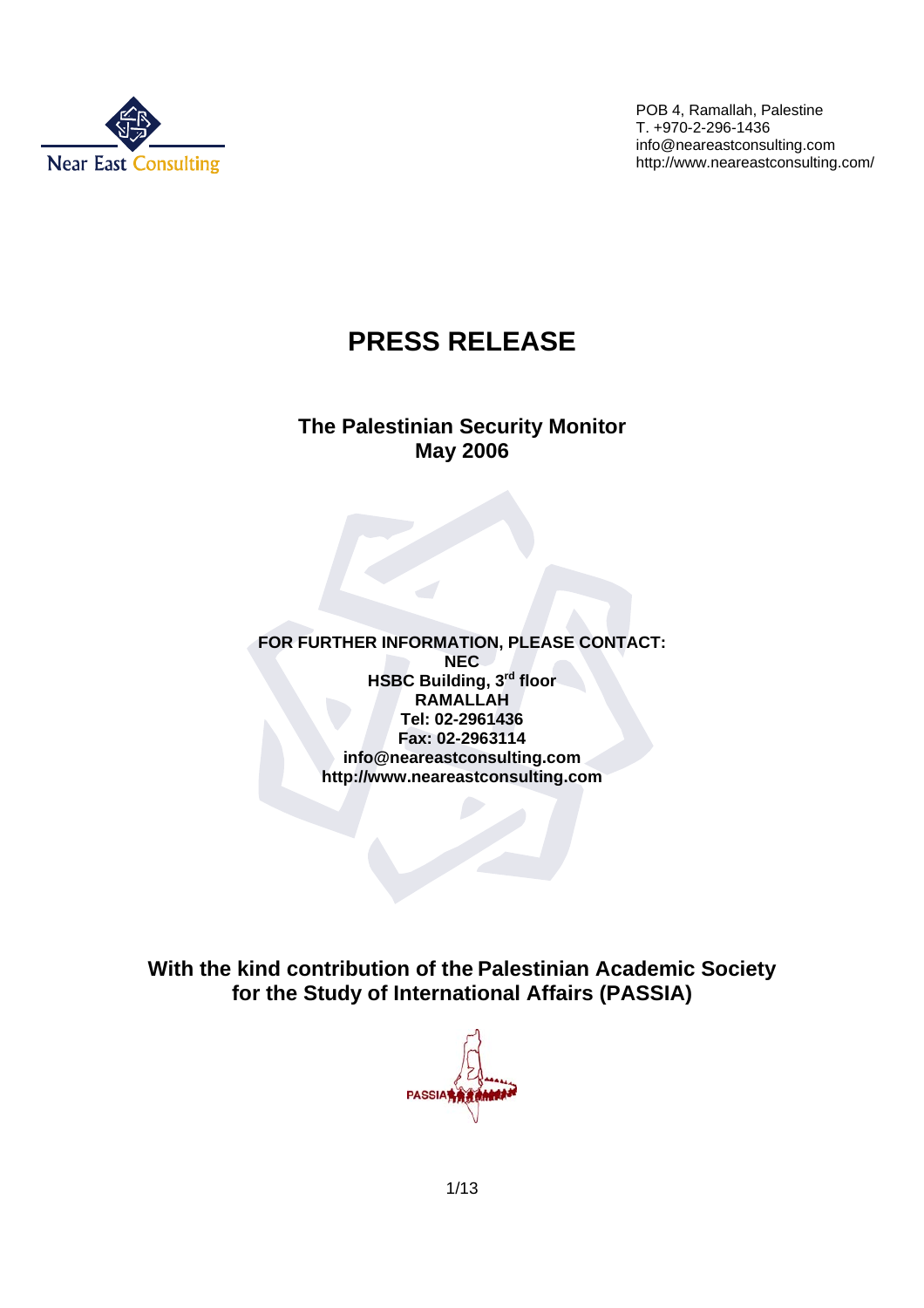

## **PRESS RELEASE**

### **The Palestinian Security Monitor, May 2006**

- **The percentage of Palestinians who said that since the January PLC elections they feel the same in terms of security that had been steadily increasing in the first two months after the elections, has plunged in the past two months from 57% in March to 42% in April to 37% now. Meanwhile, the percentage of Palestinians feeling less secure since the PLC elections reached a four-month high and stands at 34%. Whereas 64% of Fateh supporters and 33% of those who do not trust any political faction feel less secure since the PLC elections, this is the case for 15% of Hamas supporters. Also, a higher percentage of Gazans (41%) than Westbankers (31%) feel less secure since the January PLC elections.**
- **43% consider the "chaos in internal security" to be the main reason behind their feeling of insecurity, 39% blame the "deterioration in the economic conditions of their household" for feeling insecure, while respectively 7% blame either the "Israeli occupation" (7%) or "lawlessness" for their feeling of insecurity.**
- **Excluding the factor of Israeli occupation, 34% of Palestinians believe that "keeping weapons only with the security forces" would improve their feeling of security, while 33% believe that "an improvement of the role and empowerment of the security forces" would have that effect. Furthermore, 20% say that "dismantling the factional military wings" would improve their feeling of security, and 20% said that "an improvement in the economic situation" would do that.**
- **A majority of 62% of Palestinians said that they or their families or their property is threatened. This feeling is more pronounced among Fateh supporters (69%) and those who do not trust any faction (74%) than among Hamas supporters (48%).**
- **A small majority of 53% of Palestinians believe that the PA cabinet should control the Palestinian security forces, while 47% believe that the President should control these forces. While 81% of Fateh supporters said that the President should control the Palestinian security forces, 50% of those who do not trust any faction and 18% of Hamas supporters said so.**
- **A large majority of 81% of the Palestinian public supports the integration of all factional military wings in the security forces. While the support for such integration is stronger among Hamas supporters (82%) and those who do not trust any faction (87%), it is also strong among Fateh**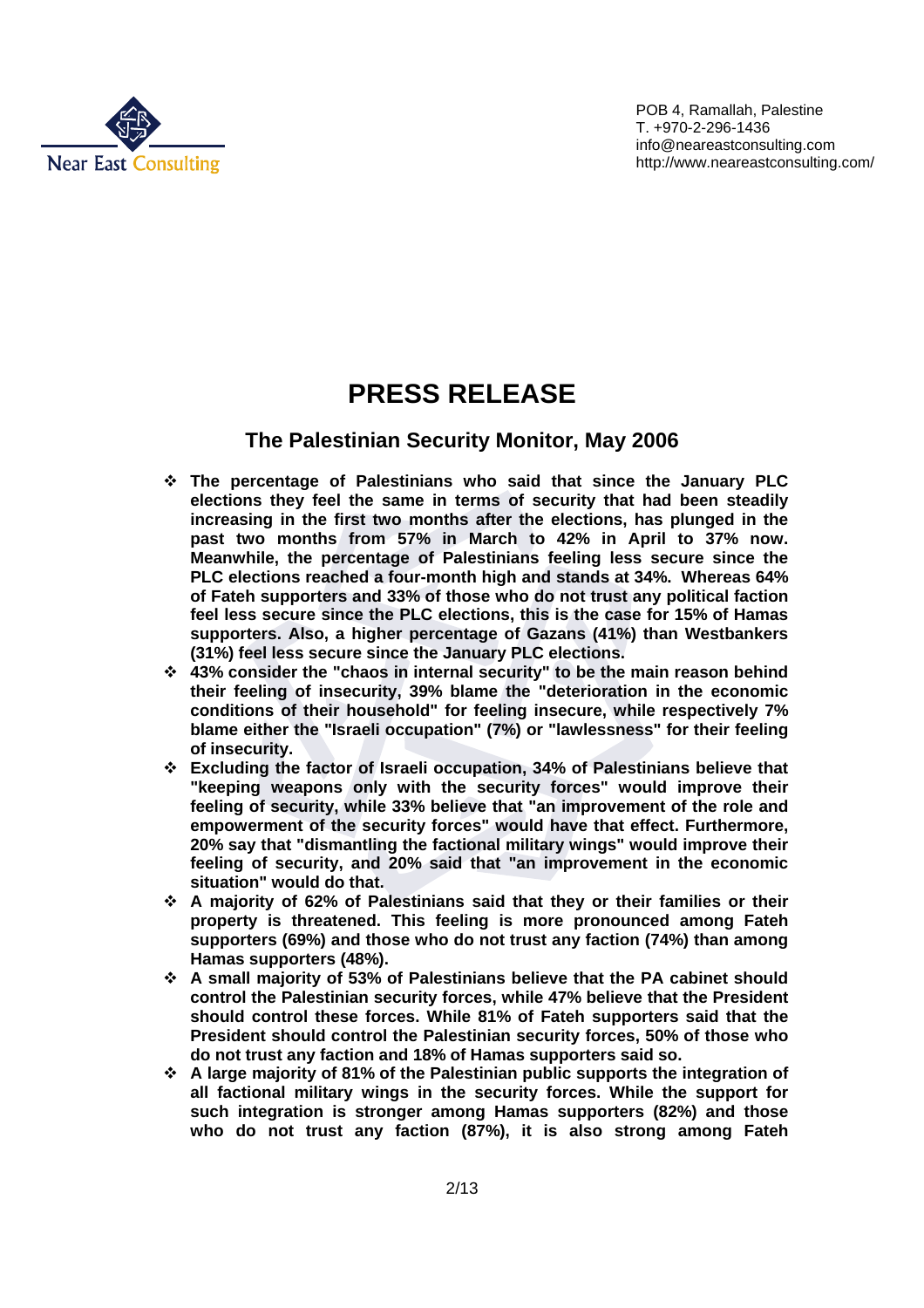

**supporters (74%). Also, the support for the integration of all factional military wings into the security forces is stronger in the West Bank (83%) than in the Gaza Strip (77%).** 

- **62% believe that the establishment of the new security back-up force will improve the security situation, while 38% believe that it will worsen the security situation. The belief that the establishment of the new security force will improve the security situation is more widely shared among Hamas supporters (82%) and those who do not trust any faction (50%) than among Fateh supporters (41%).**
- **63% of the Palestinian public is of the opinion that the Ministry of Interior decided to establish a new security force to help in security, while 37% think this Ministry established the new security force to compete with the existing security forces. While 84% of Hamas supporters believe that the Ministry of Interior established the new security force to help in security, 61% of Fateh supporters believe that this Ministry established this new security force to compete with the already existing security forces.**
- **After explaining to the interviewees that President Abu Mazen decreed that no additional security force should be established, but that Prime Minister Ismael Hanieh said that the new back-up force should stay, 54% believe that Abu Mazen should back down, while 46% believe that Ismael Hanieh should back down. 20% of Fateh supporters believe that Abu Mazen should back down compared to 81% of Hamas supporters and 53% of those who do not trust any faction who share this belief.**
- **In general, 23% of the Palestinian public blames Hamas for the current security crisis in the Gaza Strip, while 30% blame Fateh, and 47% blame both factions equally. According to factional trust 56% of Fateh supporters blame Hamas for the security crisis in the Gaza Strip, while equally 56% of Hamas supporters blame Fateh for this crisis.**
- **44% of Palestinians believe that the security crisis in the Gaza Strip will spread to the West Bank. This belief is more widely held among Fateh supporters (53%) and those who do not trust any faction (43%) than among Hamas supporters (37%). Also, this belief lives stronger in the West Bank (48%) than in the Gaza Strip (37%).**
- **The view that a civil war is likely to break out is held by 45% of the Palestinian public. Fateh supporters (62%) much more than Hamas supporters (34%) and those who do not trust any faction (45) believe in the likelihood of a civil war. Also, again, a higher percentage of Palestinians in the West Bank (48%) than in the Gaza Strip (43%) believes that a civil war is likely.**
- **In general, 80% support the Prisoner agreement. Support for this agreement is higher among Fateh supporters (87%) and those who do not trust any faction (86%) than among Hamas supporters (68%), and also higher in the West Bank (85%) than in the Gaza Strip (72%).**
- **63% of Palestinians believe that it is more important to seize weapons to improve internal security than to keep weapons to resist Israel. This view is more widely held among Fateh supporters (68%) and those who do not trust any faction (70%) than among Hamas supporters (56%). In addition, a**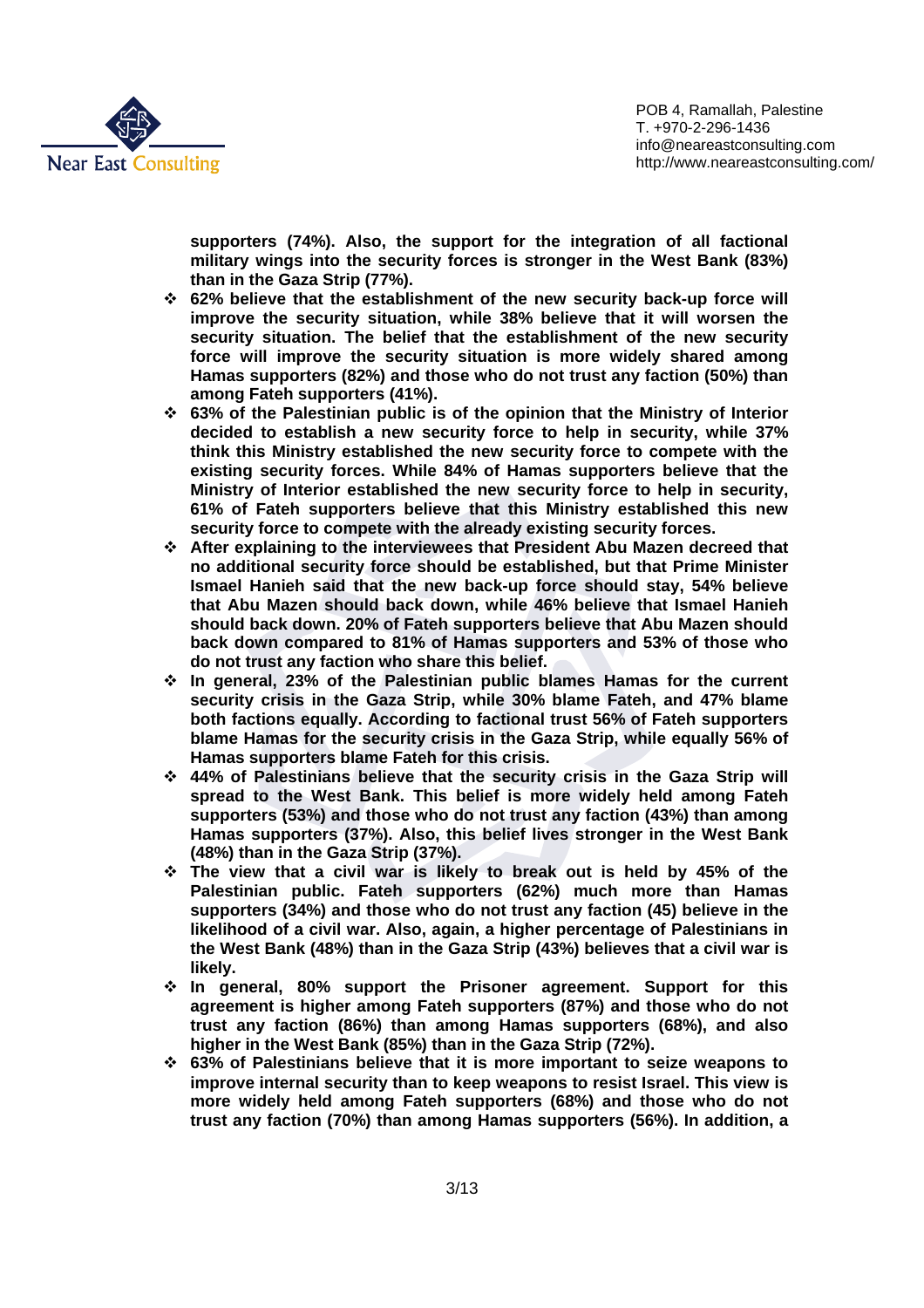

**higher percentage of Palestinians in the Gaza Strip (70%) than in the West Bank (59%) find it more important to seize weapons to improve internal security than to keep them to resist Israel.** 

- **In general, 41% of Palestinians say that Hamas should maintain its position on the elimination of Israel. A higher percentage of Hamas supporters (62%) than Fateh supporters (23%) and those who do not trust any faction (33%) feel that Hamas should maintain it position on the elimination of Israel. This is also the case for a higher percentage of Westbankers (44%) than Gazans (35%). In comparison with NEC's April survey results on this issue, support for Hamas maintaining its position towards Israel has increased by 6%.**
- **22% of the Palestinian public believes that Palestinians have a partner for peace in Israel. Only last month, a mere 13% were of that opinion. The highest percentage of Palestinians believing that there is a peace partner in Israel can be found among Fateh supporters (29%).**
- **62% believe that there is a Palestinian partner for peace, while the remaining 38% believe that this is not the case.**

**FOR FURTHER INFORMATION NEC HSBC Building, 3rd floor RAMALLAH Tel: 02-2961436 Fax: 02-2963114 info@neareastconsulting.com http://www.neareastconsulting.com**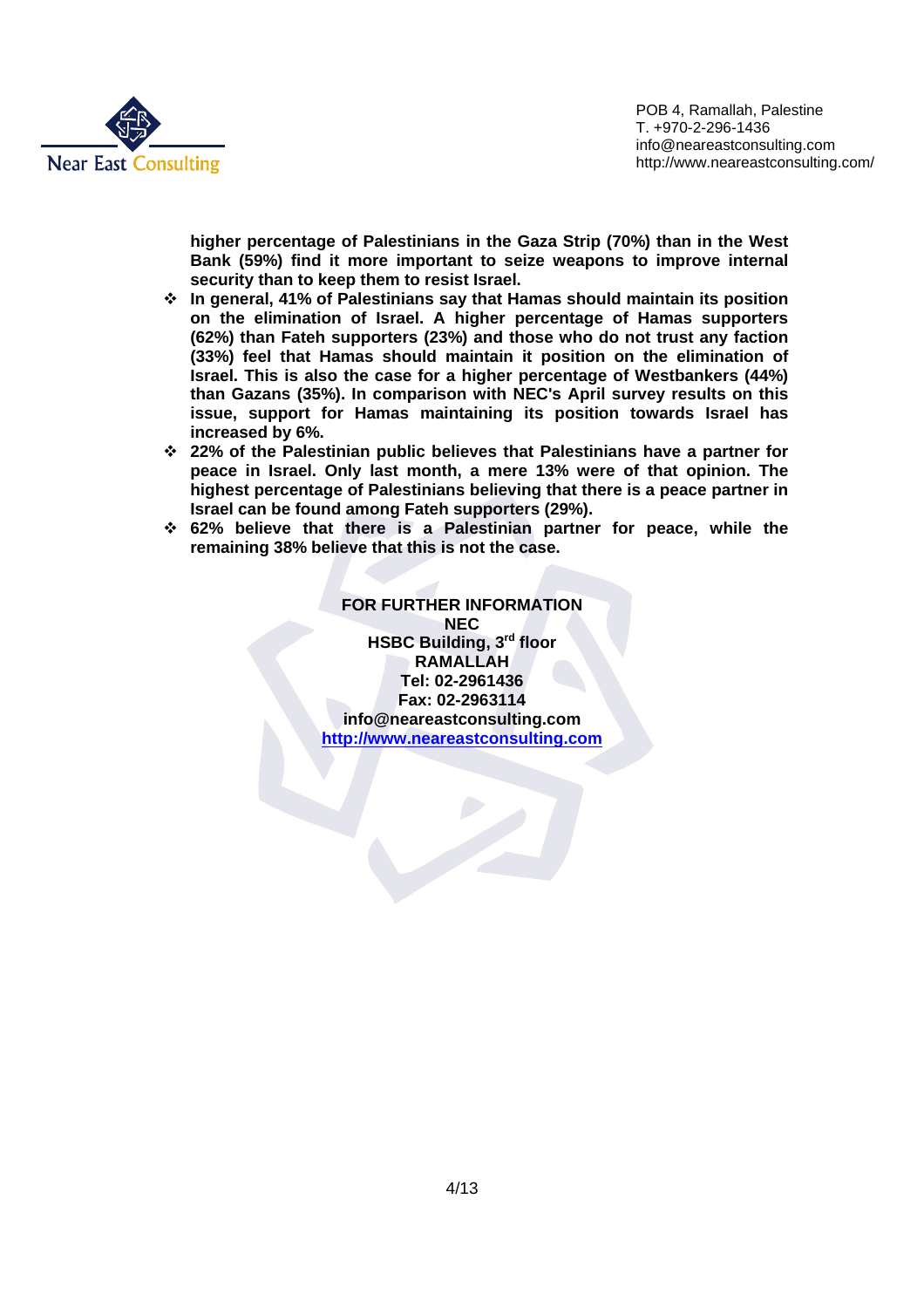

## **The Palestinian Security Pulse**

Given the increasing tensions between Hamas and Fateh, the increasingly worrisome security crisis (especially in the Gaza Strip), and the ongoing disagreement between President Mahmoud Abbas and the Hamas-led PA on the establishment of a new backup security force, it is high time to take stock of the perceptions of the Palestinian public on those issues.

The analysis in this press release is highlighting the diverging opinions according to factional trust and region of residence (West Bank versus the Gaza Strip), as it seems that  $-$  especially on the issue of security  $-$  these two variables mainly shape Palestinians' opinions.

The four-month period since the January 2006 PLC elections has been marked by an increasingly clear divide in Palestinian society along factional lines. More particularly, now more than ever, opinions on a wide variety of issues vary depending on whether respondents trust Hamas, trust Fateh or do not trust any faction. In order to exemplify this division, the analysis in this press release is highlighting the diverging opinions according to factional trust.

In the period of 19-21 May 2006, Near East Consulting (NEC) conducted a phone survey of over 1,200 randomly selected Palestinians in the West Bank, the Gaza Strip, and Jerusalem of which 890 were successfully completed. The margin of error for this survey is +/- 3.28 with a 95% confidence level.

Finally, the NEC team would like to thank the Palestinian Academic Society for the Study of International Affairs (PASSIA) for its contribution to some of the questions in this survey.

### **Feeling of security in general**

The increasingly open tensions between Fateh and Hamas combined with the financial crisis of the Hamas-led PA and its inability to pay the salaries of the government employees seem to affect people's feeling of security since the January PLC elections.

As illustrated in the figure below, the percentage of Palestinians who stated that since the PLC elections they feel the same in terms of security that had been steadily increasing in the first two months after the elections, in the past two month drastically plunged from 57% in March to 42% in April to 37% now. At the same time, the percentage of Palestinians feeling less secure since the PLC elections reached a fourmonth high and stands at 34%.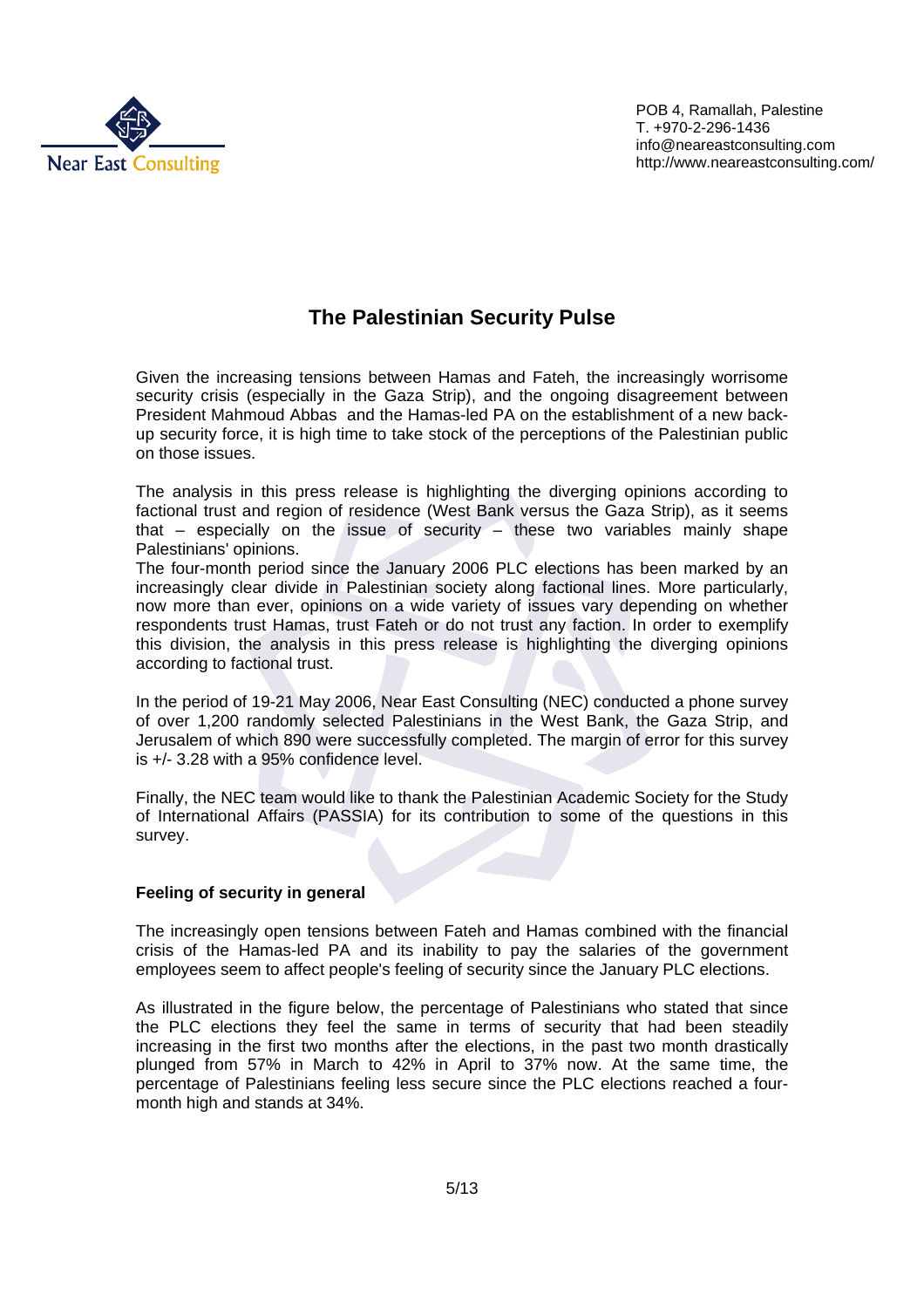



Palestinians' feeling of security varies considerably depending on which faction they trust most and the region they reside in. For example, whereas 64% of Fateh supporters and 33% of those who do not trust any political faction feel less secure since the PLC elections, this is the case for 15% of Hamas supporters. Also, a considerably higher percentage of Gazans (41%) than Westbankers (31%) feel less secure since the January PLC elections.



When asked about the main reason behind the feeling of insecurity, 43% referred to the "chaos in security", 39% blame the "deterioration in the economic conditions of their household" for feeling insecure, while respectively 7% blame either the "Israeli occupation" (7%) or "lawlessness" for their feeling of insecurity.



The above results clearly suggested that Palestinians nowadays are far more concerned with domestic affairs, such as internal security and their often stringent economic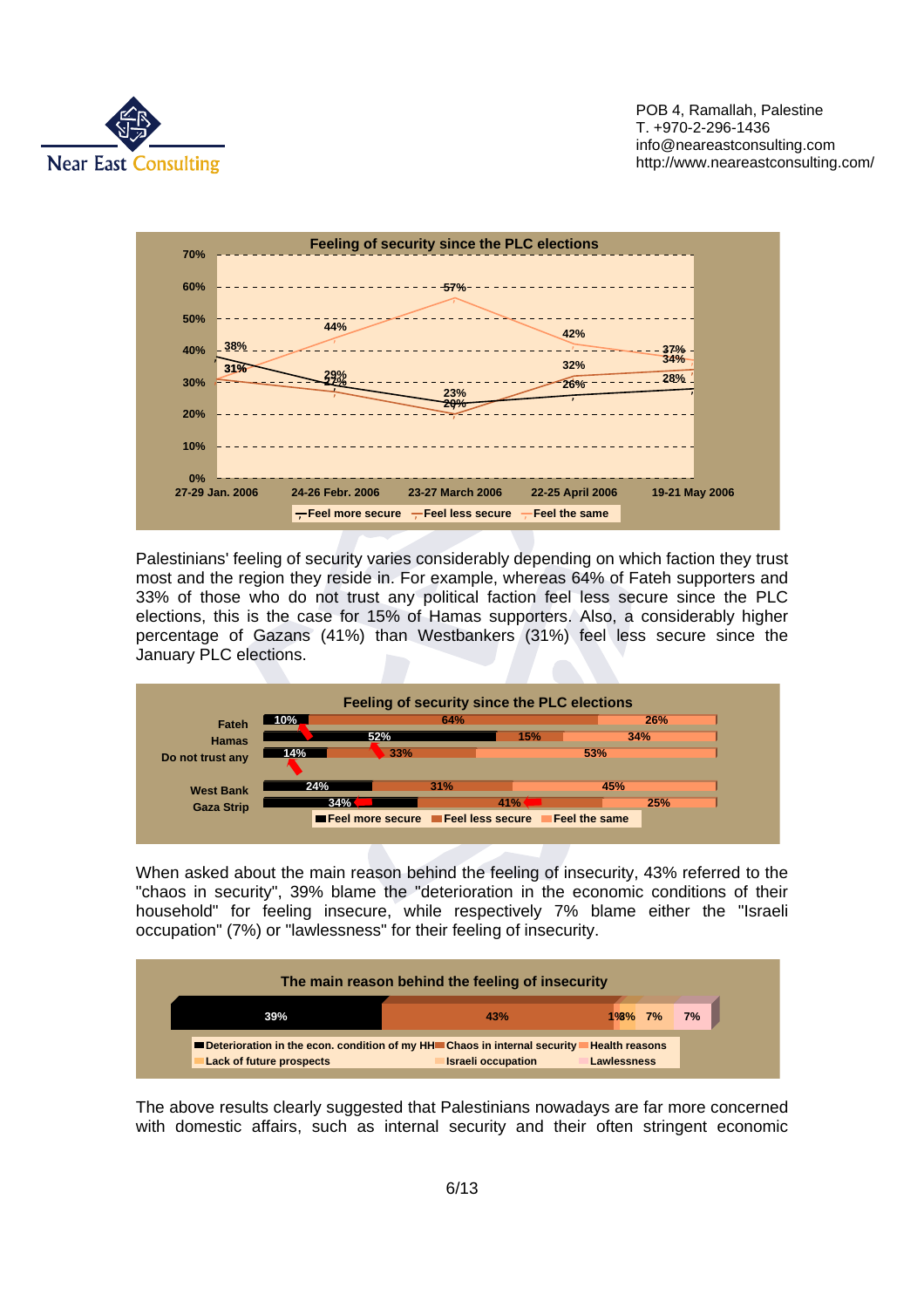

conditions than with the Israeli occupation. When concentrating on internal factors that seem to influence Palestinians' feeling of security and asking interviewees what could improve their feeling of security, 34% believe that "keeping weapons only with the security forces" would have a positive impact, while 33% believe that "an improvement of the role and empowerment of the security forces" would improve their feeling of security. Furthermore, 20% say that "dismantling the factional military wings" would improve their feeling of security, and 20% said that "an improvement in the economic situation" would have that effect. As overviewed in the figure below, while Fateh supporters most often tend to think that "keeping weapons only with the security forces" is to key to improving their feeling of security, Hamas supporters most often think that it is "an improvement of the role and empowerment of the security forces", while those who do not trust any Palestinian faction most often think that "an improvement in the economic situation" will improve their feeling of security.



Finally, concerning the feeling of security among Palestinians, a majority of 62% say that they themselves, their family or their property is threatened. As overviewed in the figure below, this feeling is more pronounced among Fateh supporters (69%) and those who do not trust any faction (74%) than among Hamas supporters (48%).



#### **The Palestinian security forces**

Given the opposing views and positions of the past five weeks between Hamas and Fateh, and President Mahmoud Abbas and his PA cabinet concerning the establishment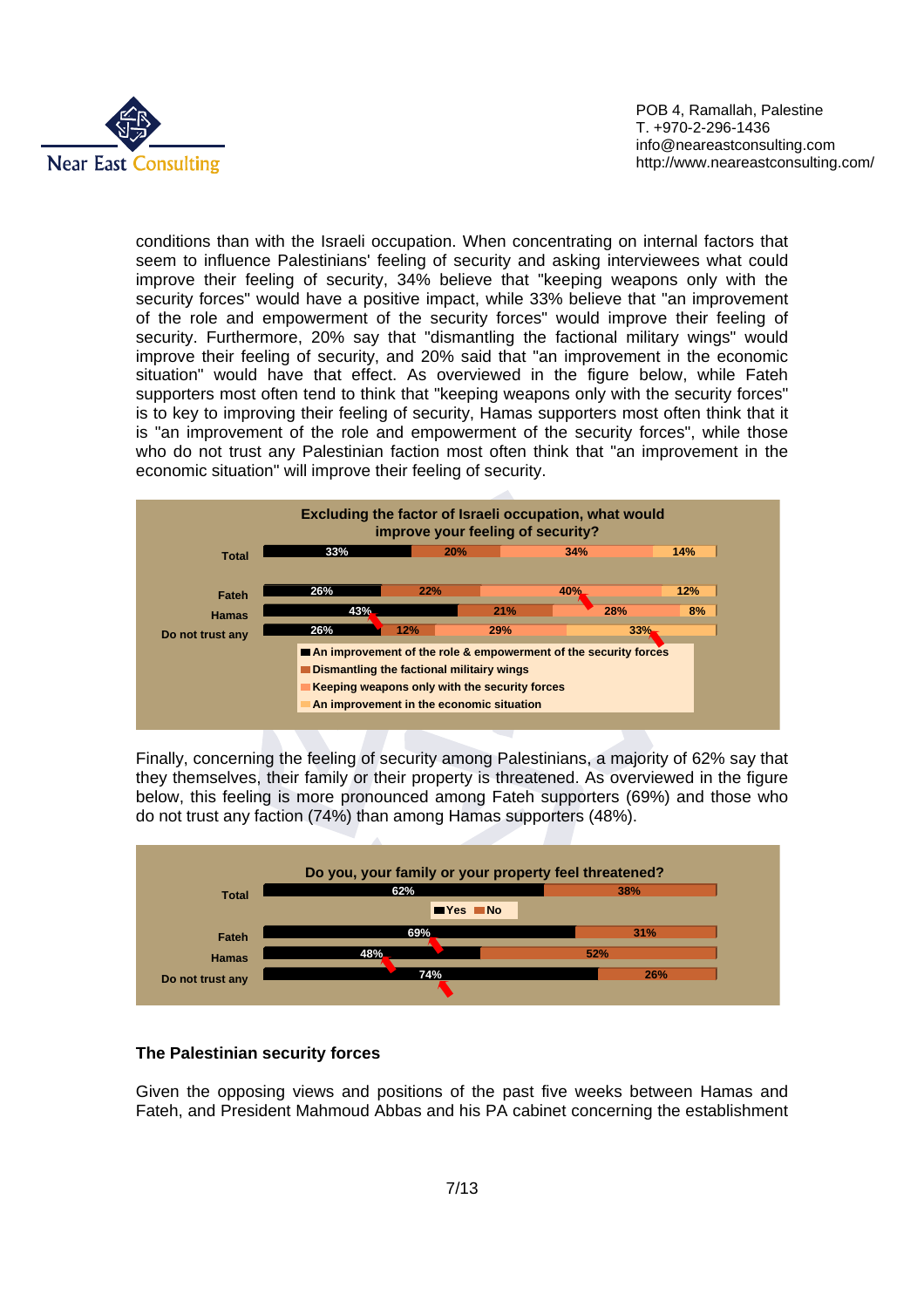

of a new security back-up force in addition to the already existing ones, the survey tried to gauge the public's perceptions on this issue.

When asked who should control the Palestinian security forces, 53% believe that it should be the PA cabinet, while 47% think it should be the President. Views on this issue vary significantly according to factional trust. More specifically, while 81% of Fateh supporters said that the President should control the Palestinian security forces, 50% of those who do not trust any faction and 18% of Hamas supporters said so. To the opposite, while 19% of Fateh supporters said that the PA cabinet should control the Palestinian security forces, 50% of those who do not trust any faction and 82% of Hamas supporters share this view.



In general, a large majority of 81% of the respondents support the integration of all factional military wings in the Palestinian security forces. While the support for such integration is stronger among Hamas supporters (82%) and those who do not trust any faction (87%), it is also strong among Fateh supporters (74%). Also, the support for the integration of all factional military wings into the security forces is stronger in the West Bank (83%) than in the Gaza Strip (77%).



Overall, 62% of the Palestinian public believes that the establishment of the new security back-up force will improve the security situation, while 38% believe that it will worsen the security situation. The belief that the establishment of the new security force will improve the security situation is more widely shared among Hamas supporters (82%) and those who do not trust any faction (50%) than among Fateh supporters (41%).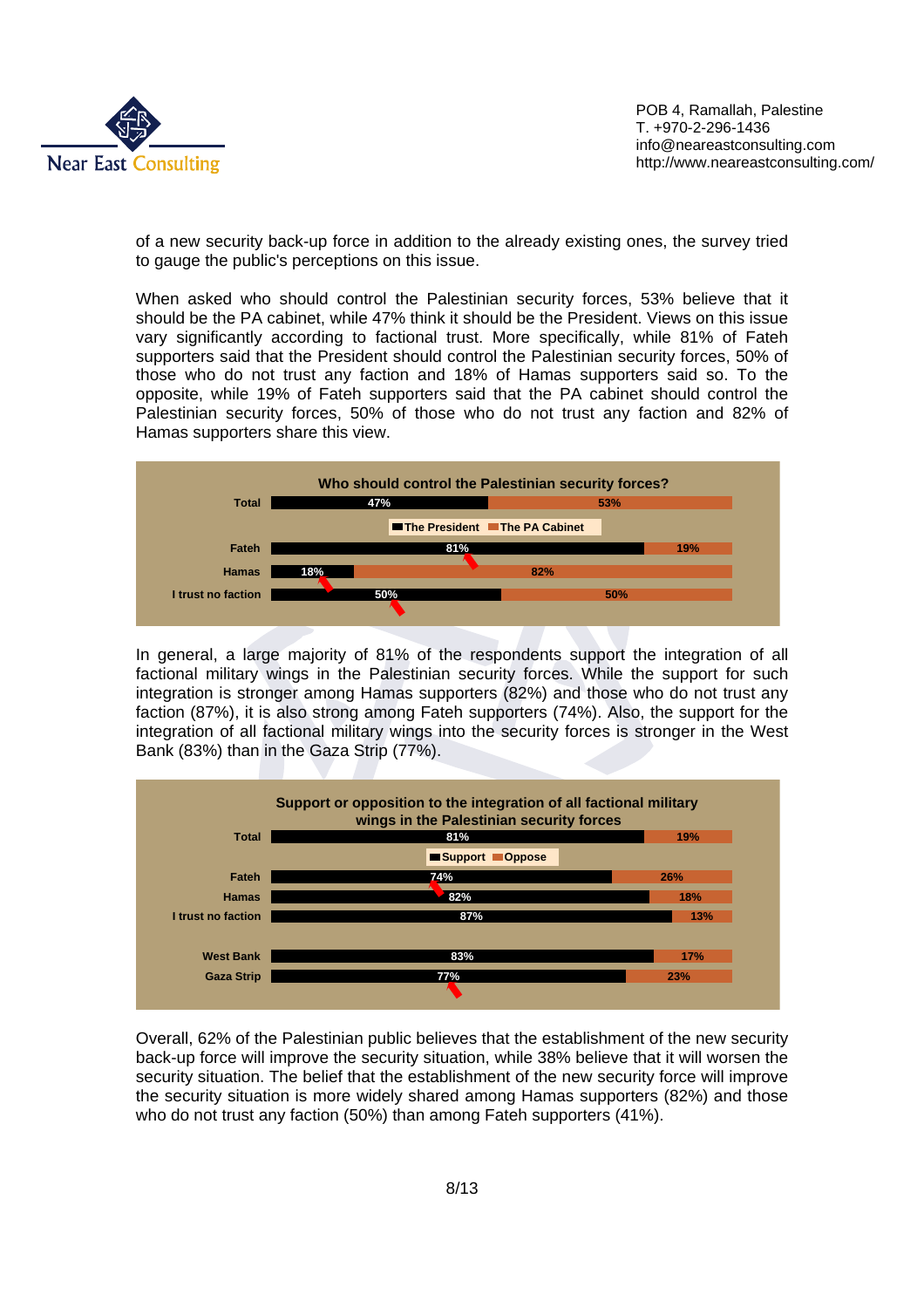



In general, 63% of the Palestinian public is of the opinion that the Ministry of Interior decided to establish a new security force to help in security, while 37% think this Ministry established the new security force to compete with the existing security forces. Views once more are very opposing depending on the faction people trust most. For example, while 84% of Hamas supporters believe that the Ministry of Interior established the new security force to help in security, 61% of Fateh supporters believe that this Ministry established this new security force to compete with the already existing security forces.



Finally, after explaining to the interviewees that President Abu Mazen decreed that no additional security force should be established, but that Prime Minister Ismael Hanieh said that the new back-up force should stay, 54% believe that Abu Mazen should back down, while 46% believe that Ismael Hanieh should back down. According to factional trust, 20% of Fateh supporters believe that Abu Mazen should back down compared to 81% of Hamas supporters and 53% of those who do not trust any faction who share this belief. To the opposite, 80% of Fateh supporters believe that Ismael Hanieh should back down compared to 19% of Hamas supporters and 47% of those who do not trust any faction who share this belief.

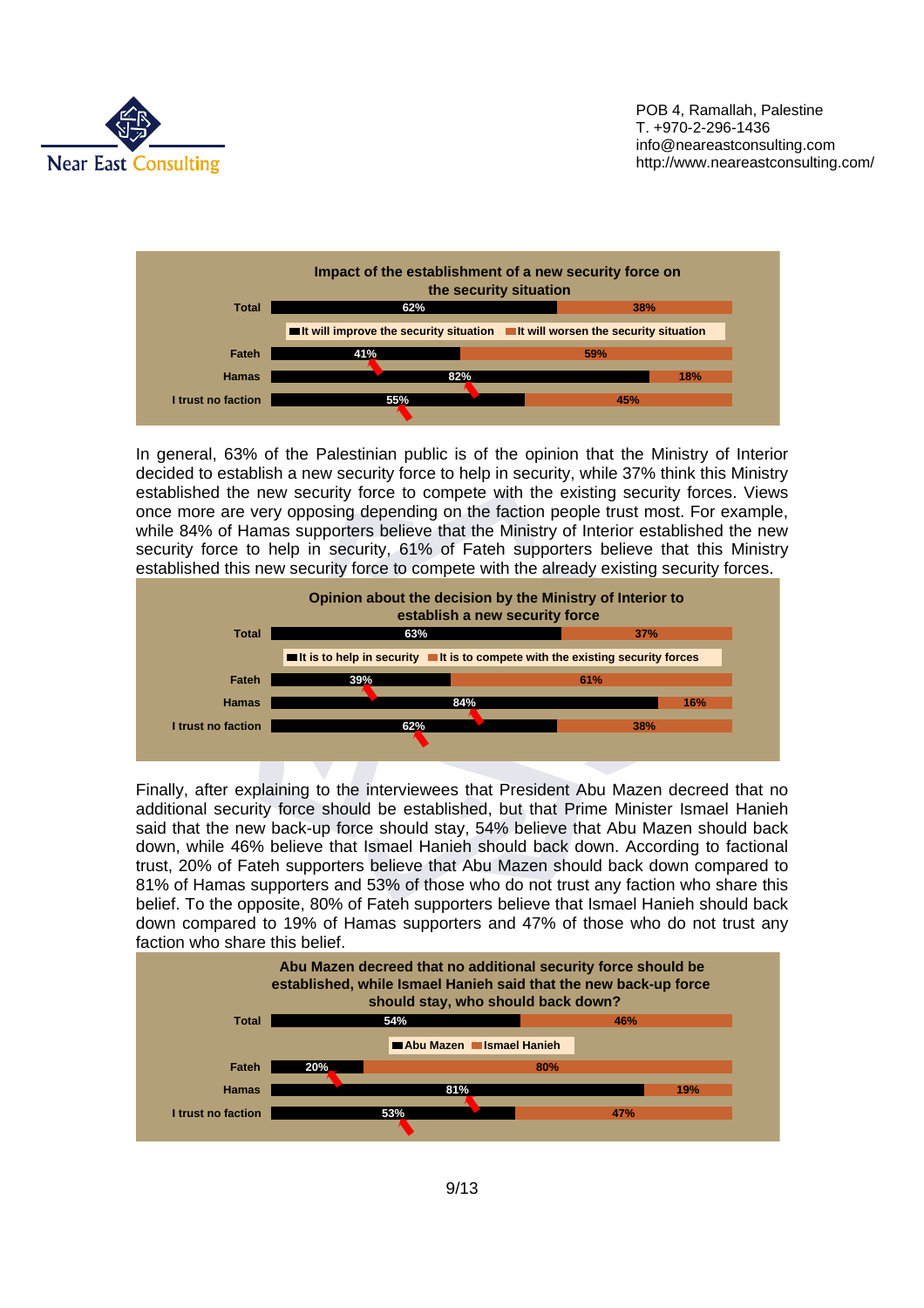

### **The security crisis and expectations**

The security crisis in the Gaza Strip continues with reported incidents and clashes on a daily basis. When asked who is to blame for the current security crisis in the Gaza Strip, 23% blame Hamas for the current security crisis in the Gaza Strip, while 30% blame Fateh, and 47% blame both factions equally. According to factional trust, 56% of Fateh supporters blame Hamas for the security crisis in the Gaza Strip, while equally 56% of Hamas supporters blame Fateh for this crisis. Opinions on this issue do not vary significantly depending on whether respondents live in the West Bank or the Gaza Strip.



In general, 44% of Palestinians believe that the security crisis in the Gaza Strip will spread to the West Bank. This belief is more widely held among Fateh supporters (53%) and those who do not trust any faction (43%) than among Hamas supporters (37%). Also, as detailed in the figure below, this belief lives stronger in the West Bank (48%) than in the Gaza Strip (37%).



The view that a civil war is likely to break out is held by 45% of the Palestinian public. Fateh supporters (62%) much more than Hamas supporters (34%) and those who do not trust any faction (45) believe in the likelihood of a civil war. Also, again, a higher percentage of Palestinians in the West Bank (48%) than in the Gaza Strip (43%) believes that a civil war is likely.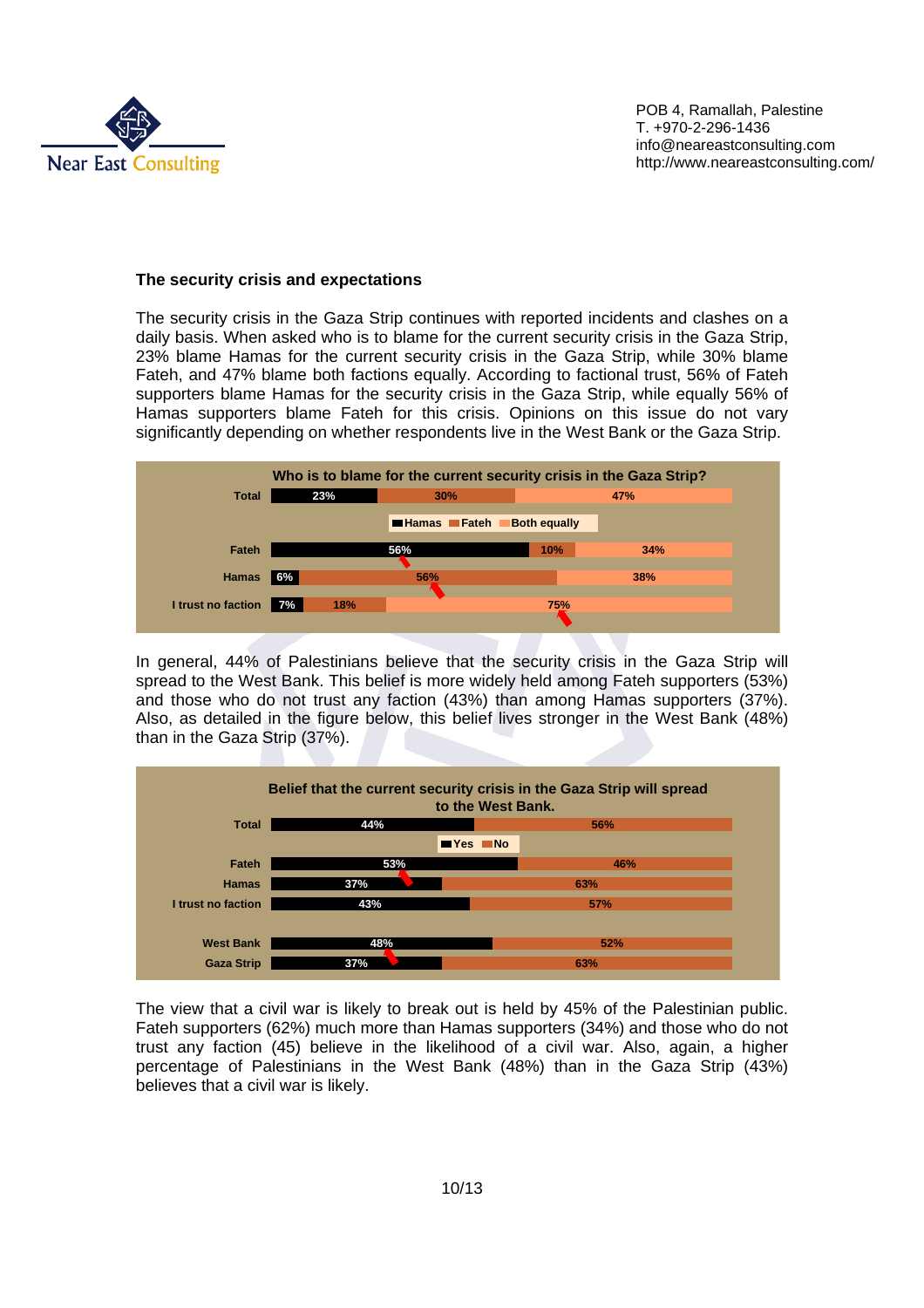



Interviewees were also asked their opinions about the so-called "Prisoner agreement" that was reached between representatives of all Palestinian factions in Israeli jails about two weeks ago. In the Prisoner agreement the imprisoned signatories agreed on three main points: (1) that the PLO is the sole representative of the Palestinian people, (2) to stop attacks in Israel proper, and (3) to establish a Unity government.

In general, 80% of the Palestinians support the Prisoner agreement. However, support for this agreement is considerably higher among Fateh supporters (87%) and those who do not trust any faction (86%) than among Hamas supporters (68%), while it is also higher in the West Bank (85%) than in the Gaza Strip (72%).



#### **The Israeli factor**

While considerable attention is given to the internal security crisis in the Palestinian territories and the tensions between mainly Fateh and Hamas, it is crucial to place these events into context by not ignoring the Israeli factor. For example, the issue of seizing weapons among Palestinians has always been sensitive as many Palestinians do not want to disarm or hand in their weapons as long as there is no peace with Israel. However, when interviewees in this survey were asked if it was more important to keep weapons to resist Israel or to seize weapons to improve internal security, 63% said that it is more important to seize weapons to improve internal security than to keep them to resist Israel. However, support for this view varies significantly according to the factional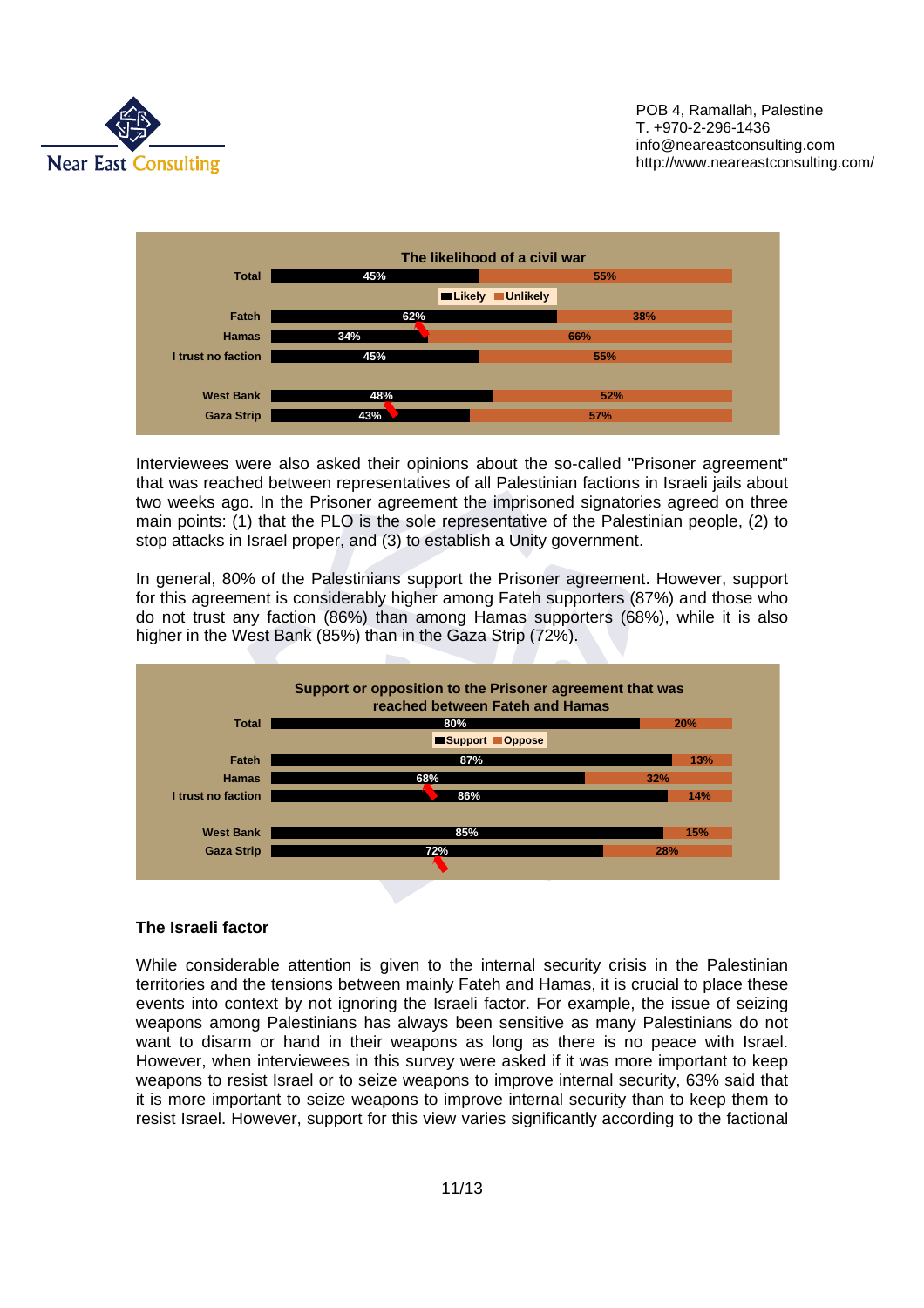

trust and region of residence of the respondents. More specifically, the view that it is more important to seize weapons to improve internal security is more widely held among Fateh supporters (68%) and those who do not trust any faction (70%) than among Hamas supporters (56%). In addition, a higher percentage of Palestinians in the Gaza Strip (70%) than in the West Bank (59%) find it more important to seize weapons to improve internal security than to keep them to resist Israel.



As usual, Palestinians were also asked their position vis-à-vis the Hamas refusal to recognize the state of Israel. In general, a minority of 41% of the respondents believe that Hamas should maintain its position on the elimination of the state of Israel. However, in comparison to the results on the same question in the NEC April poll, the belief that Hamas should change its position on the elimination of the state of Israel has decreased from 65% to 59%. Since the NEC January 2006 poll, belief that Hamas should maintain its position vis-à-vis Israel has increased from 25% in January to 41% now.



When examining Palestinians' opinions with regard to the Hamas position on the elimination of Israel according to the faction they trust most, the results show that a significantly higher percentage of Palestinians trusting Hamas (62%) than those trusting Fateh (23%) or even those not trusting any faction (33%) are of the belief that Hamas should uphold its position concerning the state of Israel. Also, support for Hamas to maintain its position on the elimination of the state of Israel is higher in the West Bank (44%) than in the Gaza Strip (35%).